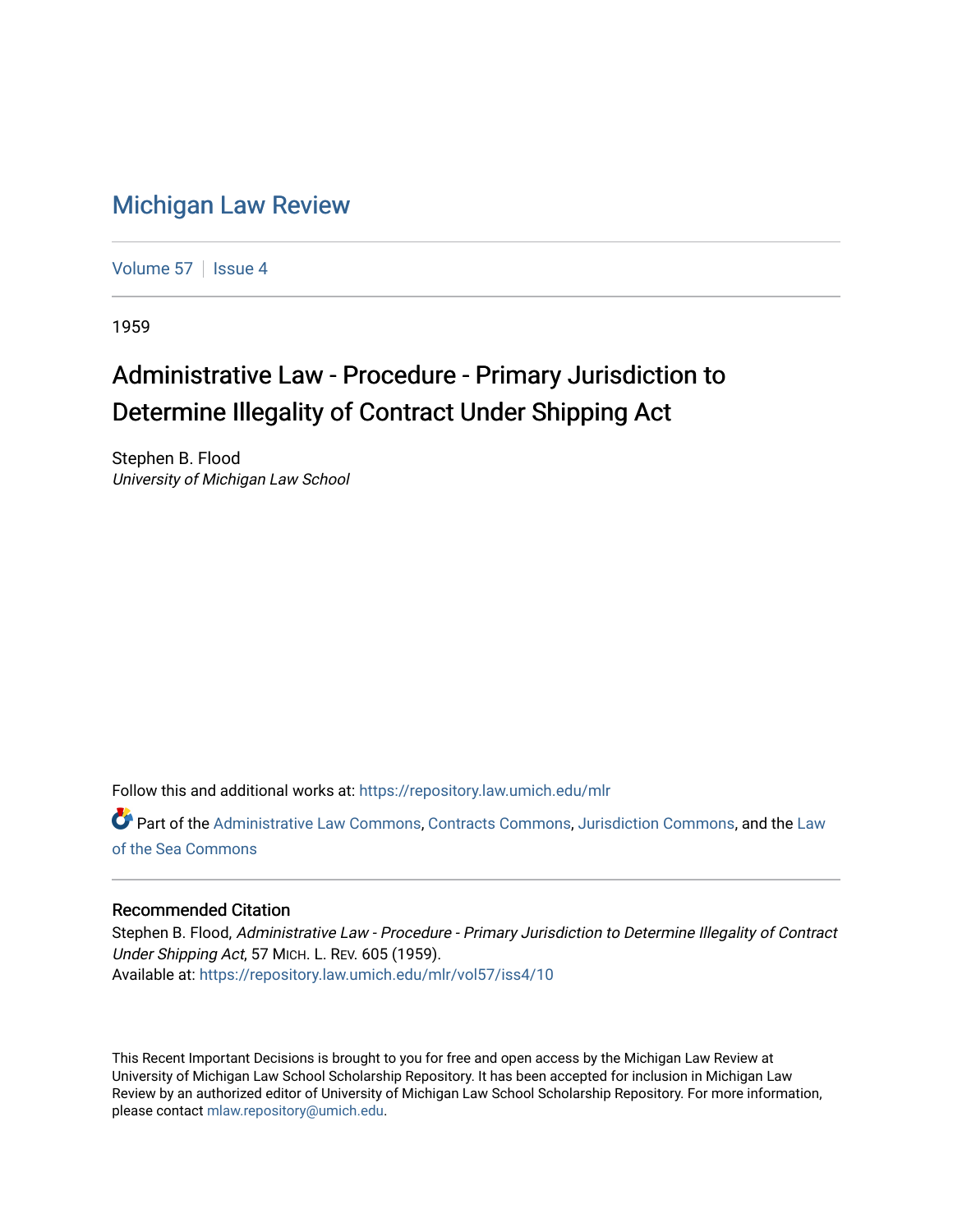### RECENT DECISIONS

ADMINISTRATIVE LAw-PRoCEDURE-PRIMARY JURISDICTION To DETER-MINE ILLEGALITY OF CONTRACT UNDER SHIPPING ACT-Plaintiff, an independent shipper, sought review of a Federal Maritime Board order approving under section 15 of the Shipping Act<sup>1</sup> an association's dual-rate contract system2 found to be "a necessary competitive measure to offset the effect of non-conference competition." The court of appeals set aside the Board's order3 on grounds that the system was prohibited by section 14 Third of the same act.<sup>4</sup> On certiorari to the United States Supreme Court, *held*, affirmed, three justices dissenting. A dual-rate contract system found by the FMB to be designed to meet outside competition is a "resort to other discriminatory or unfair methods" to stifle such competition in violation of section 14 Third, and is therefore illegal per se. Federal Maritime Board v. *Isbrandtsen Co.,* 356 U.S. 481 (1958).

At once striking about the decision in the principal case is that while the Court accepts the finding of the FMB that the system was designed to meet outside competition, it rejects summarily its conclusion that the system was "a necessary competitive measure to offset the effect of non-conference competition." The Court substitutes its judgment for that of the FMB, laying down the broad principle that a dual-rate contract system designed to meet outside competition necessarily stifles that competition and therefore falls within the prohibition of section 14 Third. With the growing importance of administrative tribunals, a constantly recurring problem in American law bas been the determination of relative jurisdiction of court and agency. The doctrine of primary jurisdiction has played the important role in this area of allocating the functions of interpretation and application of regulatory statutes between the respective bodies.<sup>5</sup> This doctrine has very often been explained in terms of the distinction between

1 Section 15 provides that the Board may ". . . disapprove, cancel, or modify any agreement . . . that it finds to be unjustly discriminatory or unfair as between carriers . . . , or to operate to the detriment of the commerce of the United States, or to be in violation of this Act, and shall approve all other agreements. . . .'' 39 Stat. 734 (1916), 46 u.s.c. (1952) §814.

<sup>2</sup>The system was proposed by the Japan-Atlantic and Gulf Conference. In general, dual-rate contract systems provide one rate for services to shippers who agree to give their exclusive patronage to the members of the conference, and a higher rate for identical services to other shippers. The differential is usually fixed, and there is normally a provision for liquidated damages for failure to give the exclusive patronage contracted for. See MARX, INTERNATIONAL SHIPPING CARTELS 207-210 (1953).

3 Isbrandtsen Co. v. United States, (D.C. Cir. 1956) 239 F. (2d) 933.

<sup>4</sup>Section 14 provides: "That no common carrier by water shall .... Third. Retaliate against any shipper by refusing . . . space accommodations . . . , or resort to other discriminatory or unfair methods. . . .'' 39 Stat. 733 (1916), 46 U.S.C. (1952) §812.

IS See United States v. Morgan, 307 U.S. 183 at 191- (1939): ·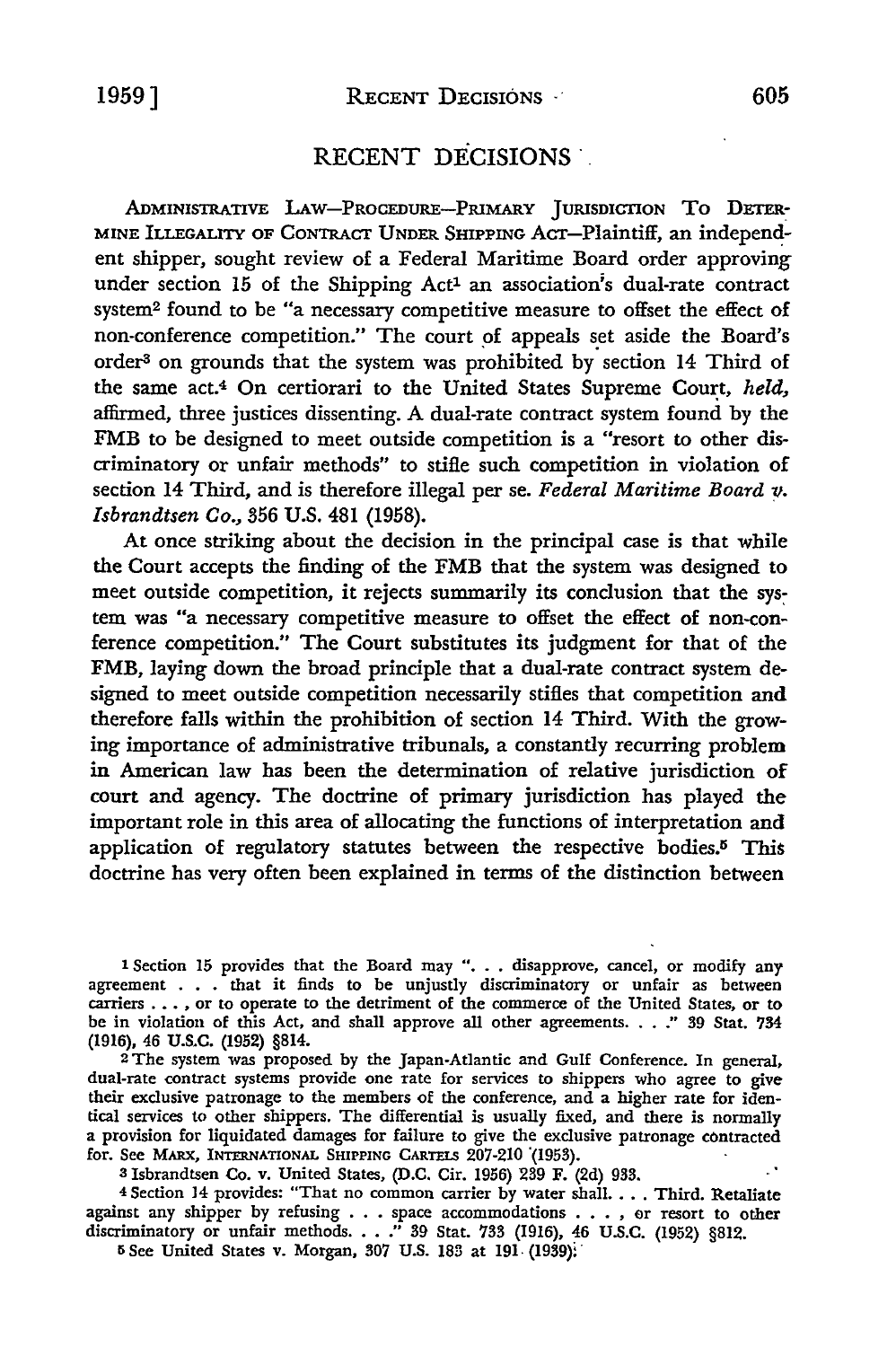questions of law and questions of fact, $6$  but the value of such a distinction is doubtful.<sup>7</sup> What the courts have regarded as within the initial jurisdiction of the administrative agency has depended largely on factors of policy,<sup>8</sup> including the need for a resort to administrative expertise in resolving any issues not within the conventional experience of judges, and the desirability of employing administrative discretion to settle issues which by their nature require a particular application of regulatory statutes.9 The principal case would appear, upon first impression, to be a backward step in the development of this doctrine of primary jurisdiction. In two earlier cases,10 the Supreme Court refused to pass on the legality under section 14 Third of nearly identical contract systems, $11$  holding that prior resort to the FMB was necessary. The principal case now holds that whereas the Board has primary jurisdiction to determine the intent and effect of the contract system in the narrow sense of whether it was aimed at non-conference competition, the Court may determine whether the system thus characterized falls within the statutory condemnation. This would appear to be contrary not only to a great number of decisions standing for the proposition that the agency has primary jurisdiction to determine whether a particular rate, practice or agreement is "discriminatory" within the meaning of the regulatory statute,<sup>12</sup> but also to an equal number of decisions which accord to agency determinations of this type a solid degree of conclusiveness.13 It would seem, initially, to be precisely this type of determination which courts have traditionally refused to make in the first instance because of a need for a resort to administrative expertise and discretion. Upon closer

6 See, e.g., Brown Lumber Co. v. Louisville & Nashville R. Co., 299 U.S. 393 (1937); Illinois Central iR. Co. v. Interstate Commerce Commission, 206 U.S. 441 (1907). See also DAVIS, ADMINISTRATIVE LAW 666 (1951).

. 7 The substantive determination of what is for the agency and what is for the court is difficult to express in terms of two immutable, or even clearly delineated categories. The characterization as questions of law and of fact seems more of a judicial conclusion than an explanation or a useful formula. A rationalization of the necessary overlap between questions of law and of fact is the judicial concession that agencies have primary jurisdiction over "mixed questions of law and fact.'' See, e.g., United States v. Western Pacific R. Co., 352 U.S. 59 (1956). But the limitations of this concession are far from clear. 8 See Securities & Exchange Commission v. Cogan, (9th Cir. 1952) 201 F. (2d) 78 at

!!4-85. See also DICKINSON, ADMINISTRATIVE JUSTICE AND THE SUPREMACY OF **LAW** 55 (1927). <sup>9</sup>See, e.g., Loomis v. Lehigh Valley R. Co., 240 U.S. 43 (1916); Texas & Pacific Ry.

Co. v. American Tie & Timber Co., 234 U.S. 138 (1914); Bates & Guild Co. v. Payne, 194- U.S. 106 at 107-108 (1904).

10 United States Navigation Co. v. Cunard S.S. Co., 284 U.S. 474 (1932), and Far East Conference v. United States, 342 U.S. 570 (1952).

<sup>11</sup>Principal case at 498.

12 See, e.g., St. Louis, Brownsville & Mexico R. Co. v. Brownsville Nav. Dist., 304 U.S. 295 (1938); Midland Valley R. Co. v. Barkley, 276 U.S. 482 (1928); Texas & Pacific R. Co. v. Abilene Cotton Oil Co., 204 U.S. 426 (1907).

, •· 13 See, e.g., L.T. Barringer & Co. v. United States, 319 U.S. 1 (1943); Manufacturer's Ry. Co. v. United States, 246 U.S. 457 (1918); Interstate Commerce Commission v. Union Pacific iR. Co., 222 U.S. 541 (1912).